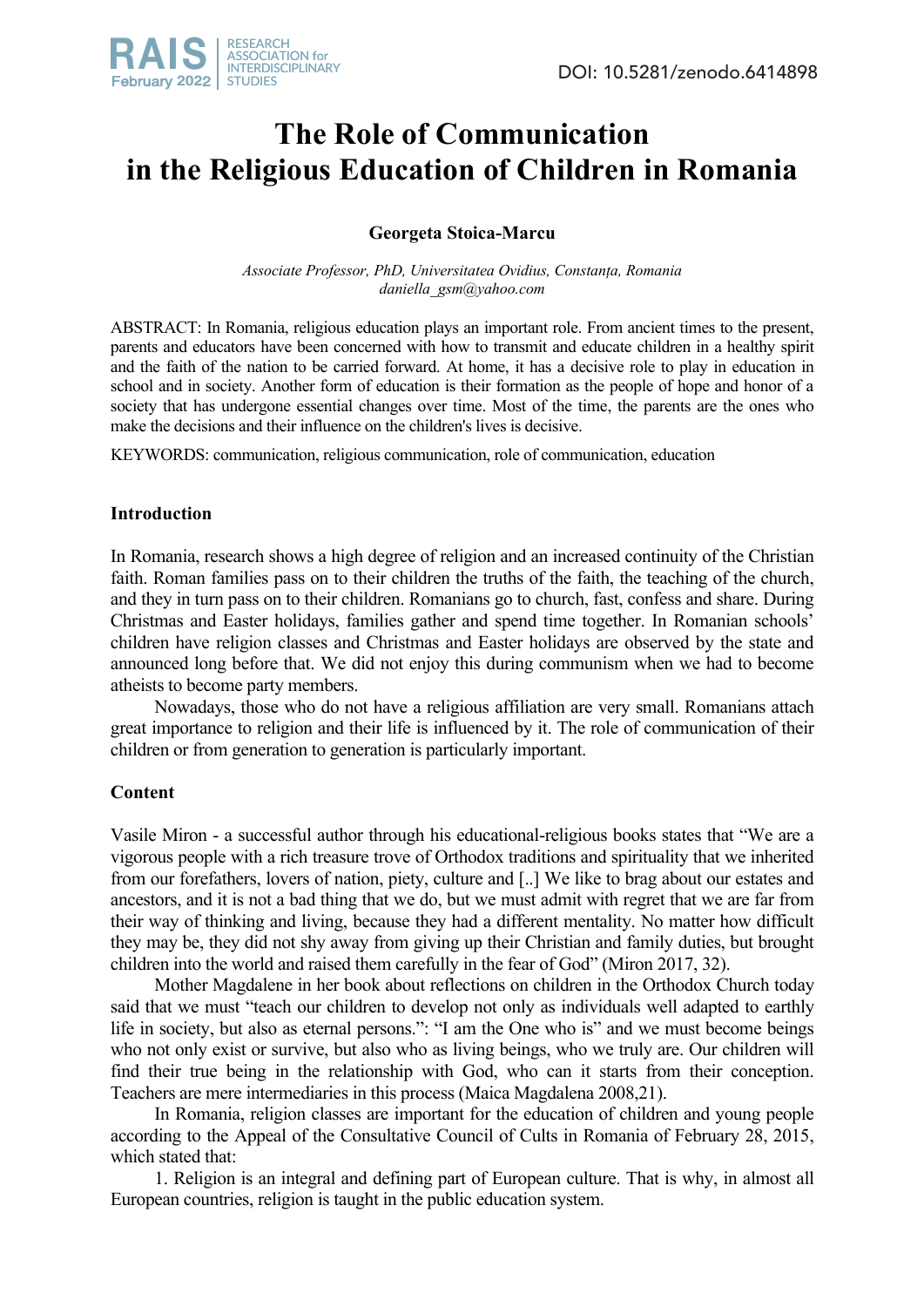2. Children and young people have the constitutional right to participate in religious classes, a right regained through the sacrifice of young people who confessed in December 1989 that "God exists", thereby returning to the healthy tradition of the Romanian people, eminently religious.

3. Religion is a light for understanding the universe and life, as a gift from God, to promote the values of family, hospitality, justice, peace, solidarity, understanding, and fellowship.

4. Faith in God is the greatest spiritual dowry that the Family, the Church, the School, and the Community can pass on to children, because it helps young people to distinguish between eternal values and ephemeral values, and shapes their personality by teaching them to cultivate goodness and humanity, love of God and fellow human beings, gratitude for past generations and responsibility for the present and the future (Basilica 2015).

The role of religion in different schools and Universities from Romania is well studied. Participation in religious institutions like a college is one of the most dominant community of education. Religious institutions are widely known for creating a sense of community by offering various material and social supports for individual followers (Croucher et al. 2017).

There are methods of studying religion through which you can truly learn what the Orthodox faith is and what it entails. Romanian faculties train qualified teachers for religion classes in schools. Parents are also involved in this process of communication between the Church and children. Graduates in Theology are devoted teachers and passionate about the profession.

The process of learning and mastering the Orthodox faith through communication does not consist only in agglomerating some data over them. It is a well-developed process that describes the religious holidays in detail as well as the importance of Sunday (Miron 2010, 10), through effective communication; it is a process of acquiring knowledge and a better understanding of the faith. Those who succeed in life never stop studying and learning. It is very arrogant young people who think they have nothing to learn from life. Those who cannot get rid of prejudices, putting in their place facts and truths to help in life his peers may be extremely unconscious.

The truth was discovered through word, was engrafted with faith, hope was strengthened, suffering was healed, souls were invigorated and warmed and wills were hardened (Miron 2021,100). Mother Magdalene stated that human language is not suitable for expressing divine reality. However, human words can be spoken or written with divine inspiration. [...] Our first task is to urge children to share [...] This often means translating formulas into a language that they can follow (Magdalena 2008, 136).

By simplifying the use of words, children learn from each other. Religious language must be understood. Metropolitan Emilianos Timiadis described very appropriately the purpose of our pedagogy in the words: Let the children breathe the air of Orthodoxy (Timiadis 1989, 14). Children who breathe the air of Orthodoxy are naturally prepared to assimilate religion into their personal lives (Maica Magdalena 2008, 136).

The Appeal of the Consultative Council of Cults emphasizes that the values offered by religious education are an essential spiritual landmark and an existential link between all the knowledge acquired through the study of other school subjects. The teaching of religion in school has profound educational values, through its formative role in the lives of children and young people, as demonstrated by educational and sociological studies in the field. The hour of religion helps to reduce the negative effects of the contemporary crisis of identity and orientation, as it proposes viable models of goodness, holiness and human coexistence.

Religious education contributes to overcoming religious ignorance, which can foster ideological attitudes of intolerance as well as the hour of religion that contributes to the formation and cultivation of a living and confessing consciousness of the eternal value of the human person and to the promotion of his dignity in the family and in society (Basilica 2015). For effective communication, the methods of studying religion among children must cultivate in schools the skills and abilities to learn. The school is the place where children must be taught how to learn religion. They must be prepared to face reality, to learn to deal with that they will be the basic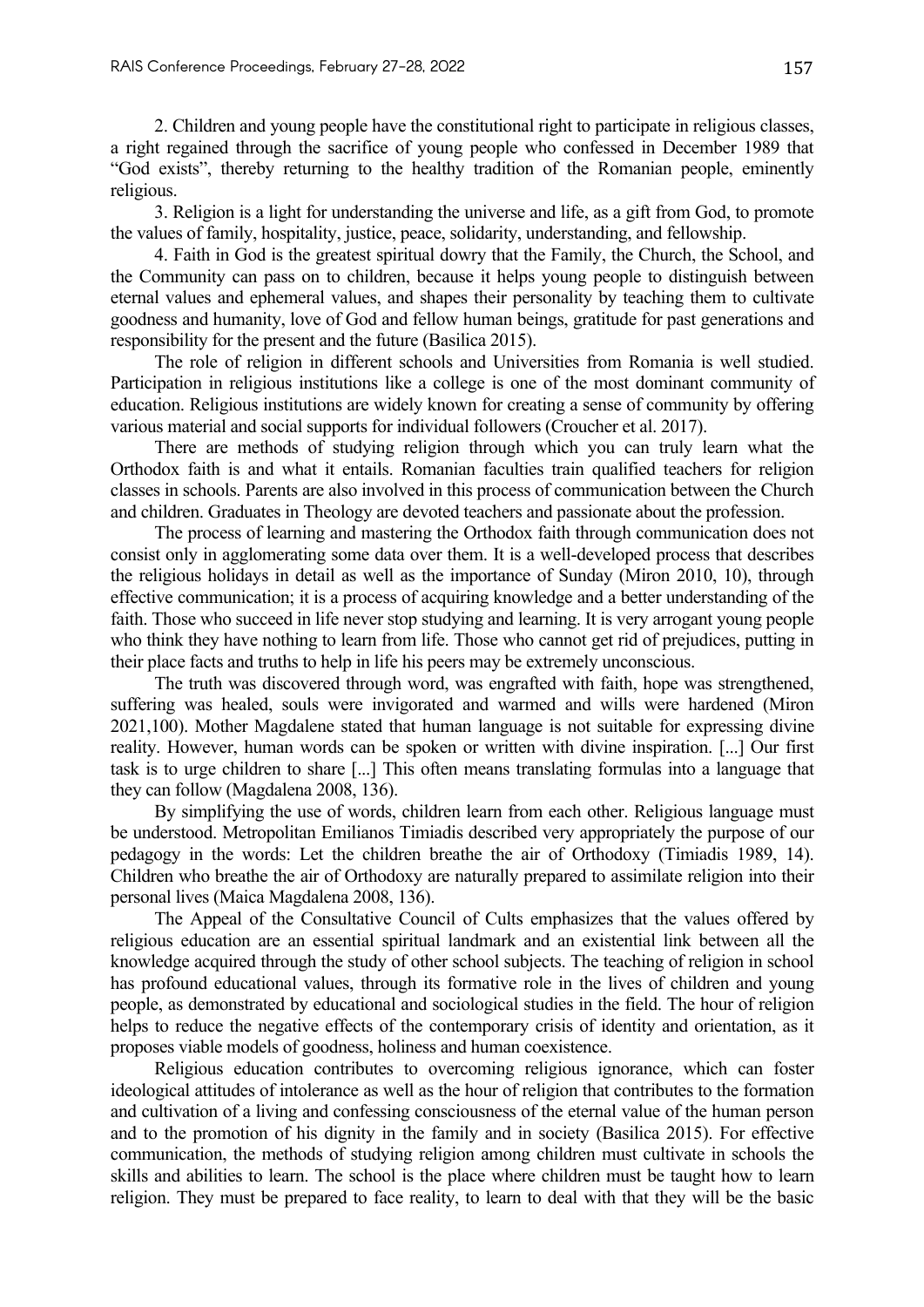pillars of the Romanian society. The children must be prepared to take over the world of tomorrow, to live with dignity, to respect the traditions of the nation and the orthodox faith. This also means having good religion teachers, devoted to the Orthodox profession and faith. Textbooks should also be appropriate, useful for study, understandable to children with a clear vocabulary. As parents we can encourage children to go to wreaths on Sundays and holidays. The result of our encouragement will be the feeling of certainty and competence. In fact, it can be an interesting and rewarding experience.

Today's child will be the adult - the man of tomorrow and as Miron Vasile states, "man cannot fulfil himself by living in isolation and retreat, [...] but by participating in the lives of others, opening up to others and contributing to the fulfillment of the moral good in the world (Miron 2017,18-19)."

According to Dan Badea, in a research study, age / time influences religious behavior in three ways: the cohort effect (the influence of conditions during the formation period: childhood and adolescence); period effect (influence of major social events experienced throughout life); aging or the effect of age. The cycles of individual life also produce variations in religious practice: it decreases in young adults who leave their parents' home and begin their professional careers, but increase after the establishment of a family and the appearance of a child. The explanation could be that the parents consider the Church important for the child's socialization and then the family begins to attend it with the child. Education is also cited as a factor that explains the differences in religious practice: as education increases, religious practice may decline. The explanation may be due to either the erosion of the faith in terms of its exposure to the instructional environment; or the high pecuniary value that the individual with a good training and salary gives to the individual time factor (Badea 2008, 12).

Parents and family members are the first to help young people by counselling, supervising, and praying for them. They need to be interested in their children's daily lives, behaviour, and concerns, and if they notice any deviations, take action. That is, to guide them and pray to God for their strengthening of the Orthodox faith. According to parents, teachers are obliged to help their children. Also, priests and clergy are the only ones who direct their steps to Christ, who penetrate through the hearts of all by grace and can put on their tender wounds the most appropriate spiritual remedies, such as: prayer, fasting, confession, Holy Communion, reading the holy books and lots of individual advice. Teachers who educate them in schools, high schools, colleges must be examples of morality, faith, behaviour and seriousness. I regret to say that very few teenagers are concerned with the accumulation of religious knowledge and the Orthodox faith. As a result, few teenagers and young people seek the help of the church, the counsel of priests, confession, and holy prayer. And this is not because of unbelief in God, but especially because of the lack of religious education and counsel on the part of parents and priests, which keeps them indifferent and pushes them to sin, that is, to inappropriate behaviour and problems with the whole society.

This paper presents the synthesis of some investigations presented in the literature, on the issue of the role of communication in the religious education of children and the needs of children, as well as the role of the family in the development of their personality. As many authors have shown, education is the art of training the man of tomorrow through his harmonious development in society.

The good or bad effects of education are felt at all levels of the child's personality and in all areas of its functioning: cognitive development, emotional-emotional maturation, system of interests and values, manifest behaviors, self-awareness, the nature of self-image and self-respect. The Romanian school contributes to ensuring a good religious education - it is written in all European documents, policies and confessions of the Romanian state associated with education. The consequence would be the following: children from families of modest origin would have a lower education than those from wealthy families - and they even have, as evidenced by the statistical results on social mobility and education. One of the priorities of the present should be the situation of children's education and the measures required to solve their problems.